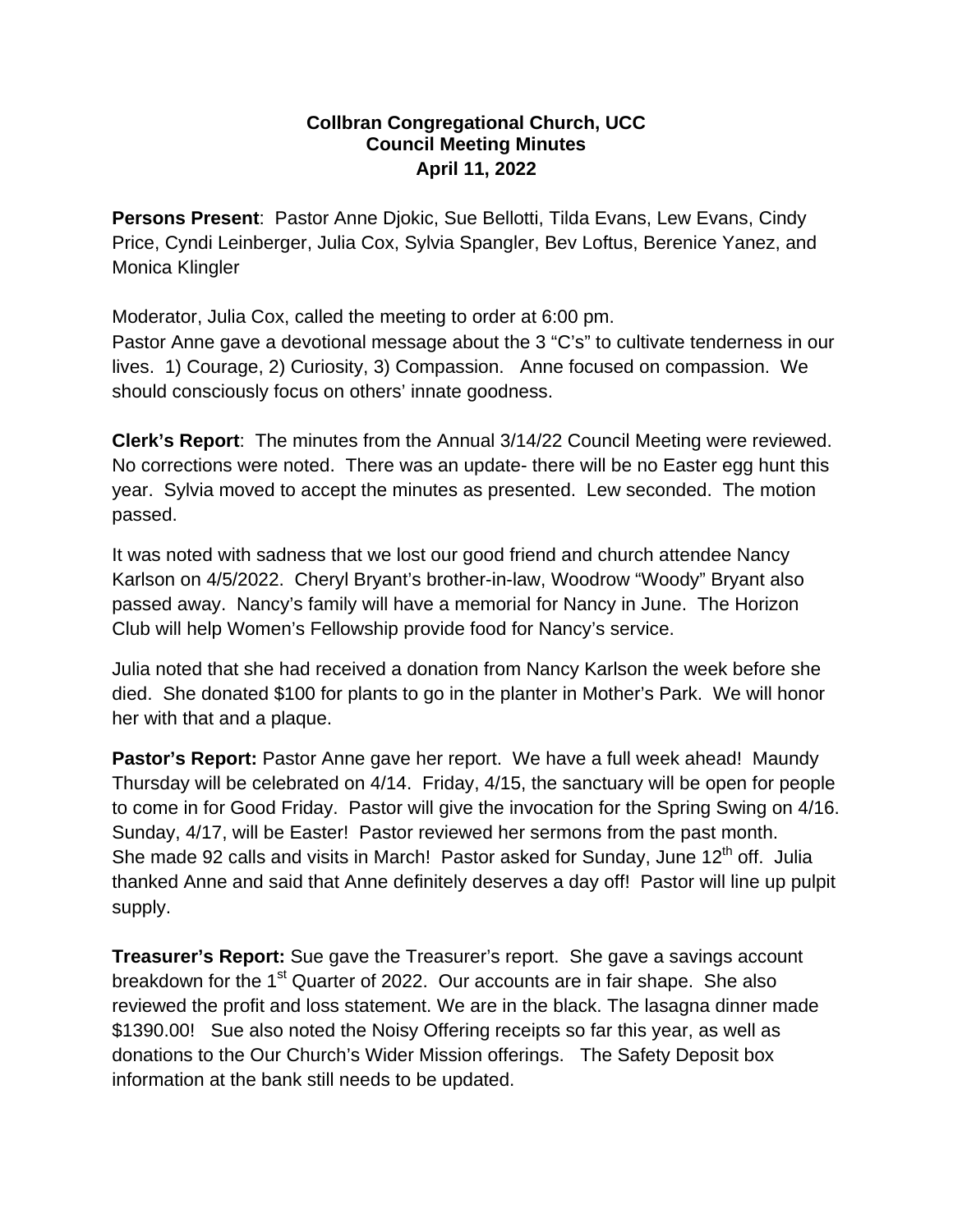**Stewardship:** The Stewardship letter resulted in a very nice response from the community.

## **Moderator's Report**: No Report

**Trustee's Report: -** Sue gave this report. She noted that the cones used during the winter need to get put downstairs. She will ask Roberto Salamanca to mow the lawn on April 28<sup>th</sup> so that the church looks good for a gathering on April 30<sup>th</sup>. Some projects that need to be done include checking a soft spot in the ceiling in the fellowship room, replace some lights, etc. Cindy suggested that the ceiling be looked at by Kruger Roofing. They are waiting for the plumbers to replace the sink in the bathroom so we can finalize payment to Ford Construction. \$10,000 payment is being held until the sink is replaced. The plumbers are sub-contractors. The Trustees will also go over the contract with Rachel Jennings for her use of the gym. A spring cleaning is needed. Women's Fellowship will take care of the kitchen and dining room. The first day of cleaning will be April 29<sup>th</sup> and a second on May  $7<sup>th</sup>$ . It will be from 9 am to noon. The Trustees will make a list of jobs to complete. Sue has a filing cabinet to store Peggy Shiflet's notebooks of obituaries. We will need a historian to keep track of all these things! Burke Miller (the construction consultant and project manager) wants one of the cabinets in the nursery.

**Stewards Report**: Bev Loftus gave the Stewards report. She reviewed the duties that the Stewards performed each Sunday during the 4 Sundays of March. The Stewards helped Anne with communion. The gluten free crackers are now separated from the bread, in a separate dish. The Stewards will pick up the palms and Easter lilies ordered for Palm Sunday and Easter. An envelope for a special offering for One Great Hour of Sharing was passed out on Marchl  $27<sup>th</sup>$ . The Noisy Offering was collected for Young Life in Grand Junction. Attendance in March was 19 people on March  $6<sup>th</sup>$ ; 23 people on March 13<sup>th</sup>, 19 people on March 20<sup>th</sup>, and 22 people on March 27<sup>th</sup>.

**Christian Education:** Sue gave an update on VBS. It will be on June 22-24. The program will be June 26<sup>th</sup>. A planning meeting is needed. Pastor Anne, Rachel Jennings, Cyndi Leinberger, Berenice Yanez, and Sue will all be helping. Music and the program are figured out. Teachers and the curriculum are needed. The meeting date was set for May 6 at noon.

**Music**: Sue and Charli continue to grace us with beautiful music.

**Women's Fellowship:** Julia and Sue gave this report. The Senior Tea will be on May  $3<sup>rd</sup>$  and about 60 people are expected. There will be gymnastics that day but Rachel will try to have quiet activities. Sedar Supper will be at 5:30 pm on Thursday 4/14. The next meeting will be at 10 am on April  $12<sup>th</sup>$ .